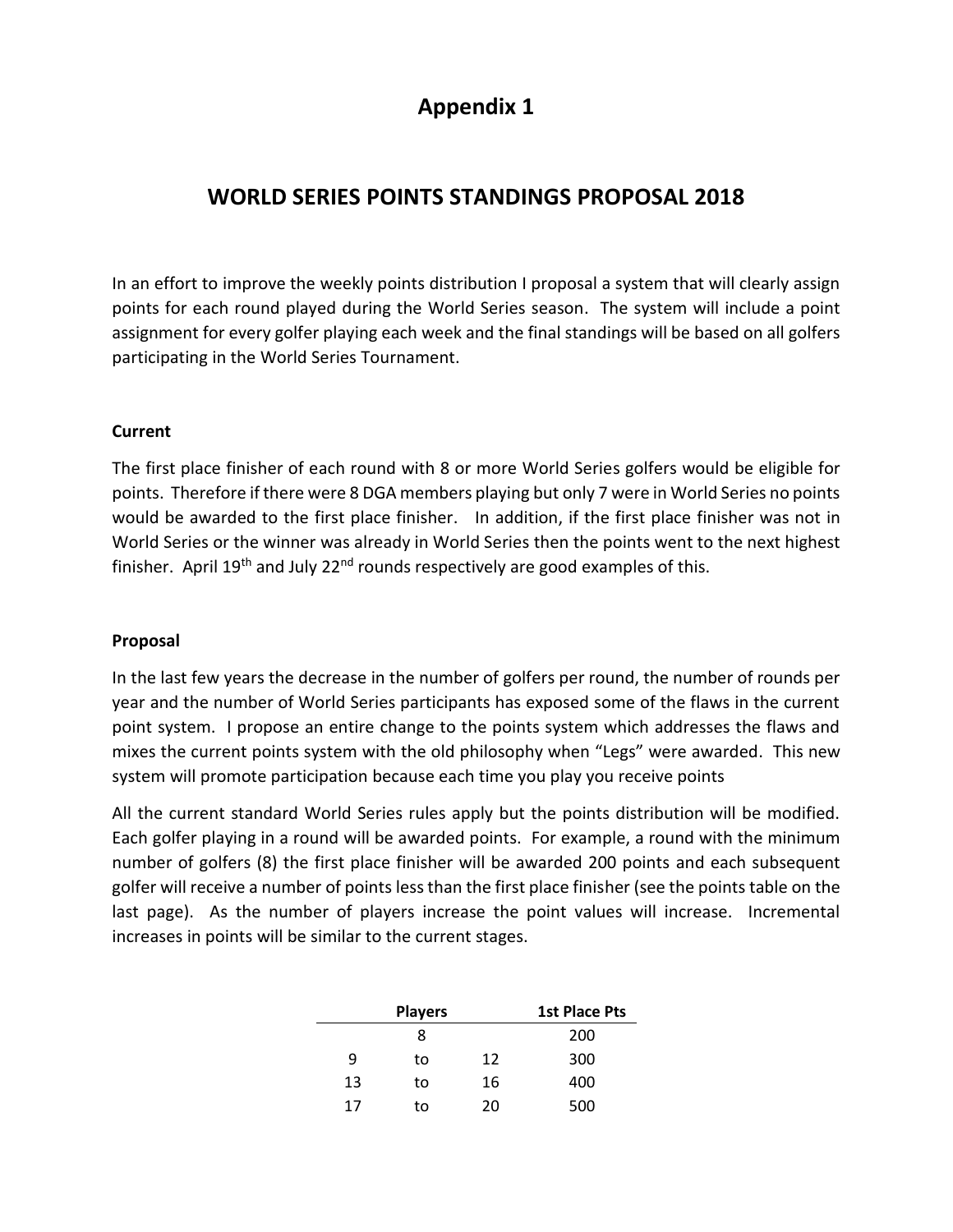| 21  | to | 30 | 600 |
|-----|----|----|-----|
| -31 | to | 40 | 800 |

Each player will receive points every round except on each of the four World Series Days. At the end of the World Series points season which is the Wednesday before World Series Championship the point winners will be determined by removing from the standings all golfers not eligible for World Series, golfers who have opted out of World Series or golfer who have won a World Series Day or the World Series Aggregate Winner. All other players in the standings will move up and the winners will be awarded.

#### **Compare Old vs. New**

Below is a comparison between the current 2017 standings and the standing applying the new points method.

2017 World Series Points Standings:

| <b>World Series Standings</b> |               |                |                |  |  |  |  |  |  |  |  |  |
|-------------------------------|---------------|----------------|----------------|--|--|--|--|--|--|--|--|--|
| <b>Pos</b>                    | <b>Name</b>   | <b>Wins</b>    | <b>WS Pts</b>  |  |  |  |  |  |  |  |  |  |
| $\mathbf{1}$                  | <b>Nowark</b> | 3              | 12             |  |  |  |  |  |  |  |  |  |
| $\overline{2}$                | Rismanchi     | 2.3            | 8              |  |  |  |  |  |  |  |  |  |
| 3                             | Perry, D.     | 2              | $\overline{7}$ |  |  |  |  |  |  |  |  |  |
| 4                             | Rapp          | $\overline{1}$ | 6              |  |  |  |  |  |  |  |  |  |
| 5                             | Korleski      | 1.3            | 6              |  |  |  |  |  |  |  |  |  |
| 6                             | Rinaldi       | 1.5            | 5.5            |  |  |  |  |  |  |  |  |  |
| $\overline{7}$                | Cavallo       | $\mathbf{1}$   | 5              |  |  |  |  |  |  |  |  |  |
| 7                             | <b>Ellis</b>  | $\mathbf{1}$   | 5              |  |  |  |  |  |  |  |  |  |
| 9                             | Rutigliano    | 1.3            | 5              |  |  |  |  |  |  |  |  |  |
| 10                            | Price         | 1.5            | 4.5            |  |  |  |  |  |  |  |  |  |
| 11                            | Grote         | $\mathbf{1}$   | $\overline{4}$ |  |  |  |  |  |  |  |  |  |
| 11                            | Ceglia, Jr    | $\mathbf{1}$   | $\overline{4}$ |  |  |  |  |  |  |  |  |  |
| 13                            | Rolph         | $\mathbf{1}$   | 3              |  |  |  |  |  |  |  |  |  |
| 14                            | Babetski      | $\overline{1}$ | $\overline{2}$ |  |  |  |  |  |  |  |  |  |
| 15                            | Emma          | $\overline{2}$ | 0              |  |  |  |  |  |  |  |  |  |
| 15                            | Schuler       | $\mathbf{1}$   | 0              |  |  |  |  |  |  |  |  |  |
| 15                            | Griffith      | $\mathbf{1}$   | 0              |  |  |  |  |  |  |  |  |  |

Bob Nowark and Mansour Rismanchi were the World Series Points winners in 2017.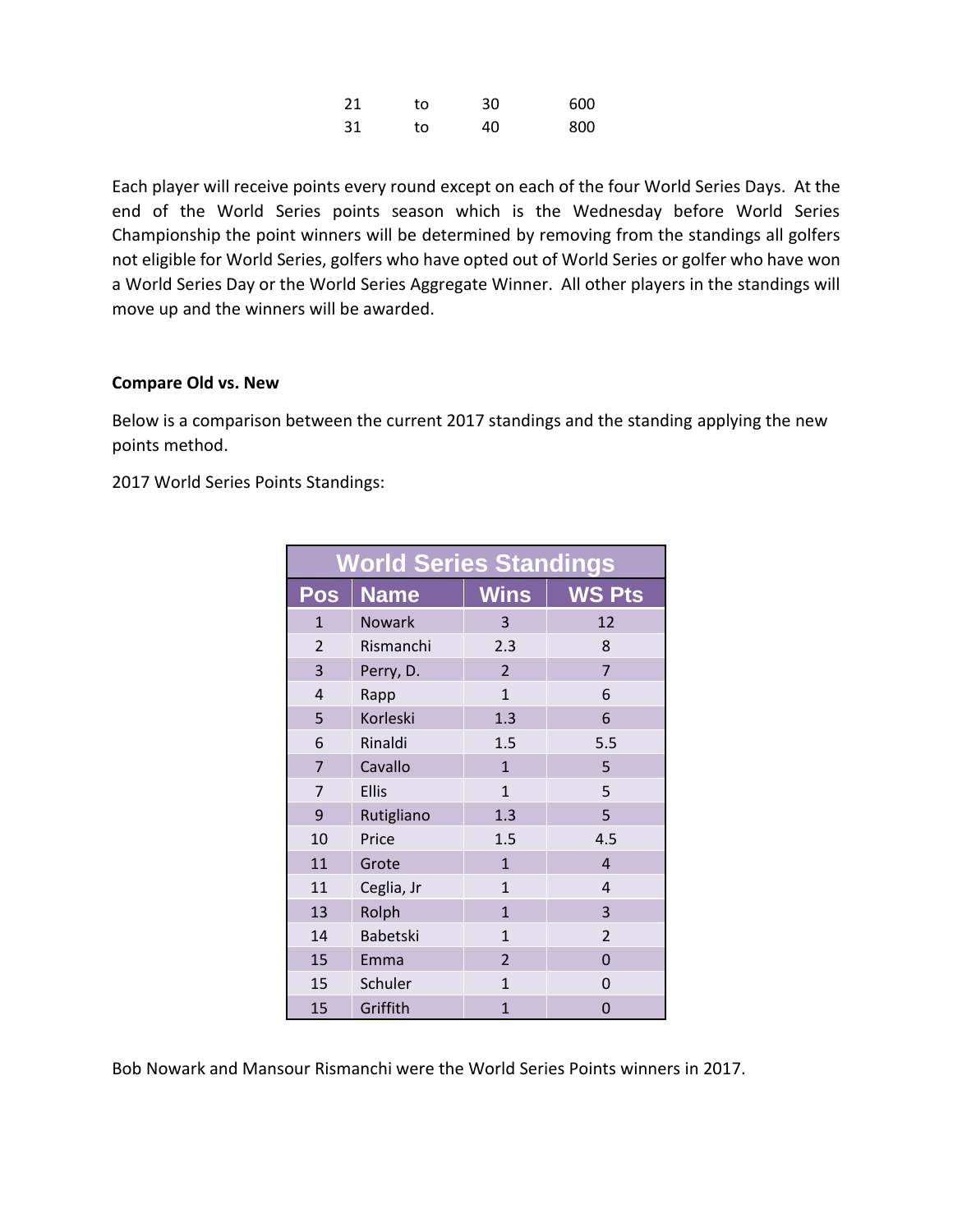2017 World Series Points Standings applying the new points method:

|                | <b>World Series Standings</b> |               |                | <b>World Series Standings</b> |               |  |  |  |  |
|----------------|-------------------------------|---------------|----------------|-------------------------------|---------------|--|--|--|--|
| <b>POS</b>     | <b>Name</b>                   | <b>Points</b> | <b>POS</b>     | <b>Name</b>                   | <b>Points</b> |  |  |  |  |
| $\mathbf{1}$   | Rinaldi                       | 2422          | $\mathbf{1}$   | Rinaldi                       | 2422          |  |  |  |  |
| $\overline{2}$ | Petronchak                    | 2271          | $\overline{2}$ | Nowark                        | 2098          |  |  |  |  |
| 3              | <b>Nowark</b>                 | 2098          | 3              | Korleski                      | 2048          |  |  |  |  |
| $\overline{4}$ | Korleski                      | 2048          | $\overline{4}$ | Price                         | 2034          |  |  |  |  |
| 5              | Price                         | 2034          | 5              | Grote                         | 1890          |  |  |  |  |
| 6              | Minutello                     | 2011          | 6              | Rismanchi                     | 1653          |  |  |  |  |
| $\overline{7}$ | Grote                         | 1890          | $\overline{7}$ | Cavallo                       | 1526          |  |  |  |  |
| 8              | Rismanchi                     | 1653          | 8              | Perry, D.                     | 1512          |  |  |  |  |
| $\overline{9}$ | Cavallo                       | 1526          | 9              | Rapp                          | 1361          |  |  |  |  |
| 10             | Perry, D.                     | 1512          | 10             | Ceglia, Jr.                   | 1170          |  |  |  |  |
| 11             | Rapp                          | 1361          | 11             | Rutigliano                    | 1120          |  |  |  |  |
| 12             | Yusko                         | 1255          | 12             | Babetski                      | 1102          |  |  |  |  |
| 13             | <b>Schuler</b>                | 1216          | 13             | Emma                          | 1002          |  |  |  |  |
| 14             | Ceglia, Jr.                   | 1170          | 14             | Ellis                         | 951           |  |  |  |  |
| 15             | Rutigliano                    | 1120          | 15             | Fitzgerald                    | 923           |  |  |  |  |
| 16             | <b>Babetski</b>               | 1102          | 16             | Rolph                         | 856           |  |  |  |  |
| 17             | Thiry, F.                     | 1074          | 17             | Thiry, L.                     | 756           |  |  |  |  |
| 18             | Emma                          | 1002          | 18             | Griffith                      | 651           |  |  |  |  |
| 19             | <b>Ellis</b>                  | 951           | 19             | Evans                         | 360           |  |  |  |  |
| 20             | Fitzgerald                    | 923           | 20             | Smoot                         | 340           |  |  |  |  |
| 21             | Keller, B.                    | 887           | 21             | Wrobel, T.                    | 216           |  |  |  |  |
| 22             | Rolph                         | 856           | 22             | Keller, A.                    | 189           |  |  |  |  |
| 23             | <b>Jeffries</b>               | 832           | 23             | Heda                          | 91            |  |  |  |  |
| 24             | Thiry, L.                     | 756           |                |                               |               |  |  |  |  |
| 25             | Griffith                      | 651           |                |                               |               |  |  |  |  |
| 26             | Smith                         | 520           |                |                               |               |  |  |  |  |
| 27             | <b>Kukoff</b>                 | 430           |                |                               |               |  |  |  |  |
| 28             | Conway                        | 408           |                |                               |               |  |  |  |  |
| 29             | Evans                         | 360           |                |                               |               |  |  |  |  |
| 30             | Smoot                         | 340           |                |                               |               |  |  |  |  |
| 31             | <b>DeSimone</b>               | 330           |                |                               |               |  |  |  |  |
| 32             | Wrobel, T.                    | 216           |                |                               |               |  |  |  |  |
| 33             | Keller, A.                    | 189           |                |                               |               |  |  |  |  |
| 34             | <b>Musella</b>                | 139           |                |                               |               |  |  |  |  |
| 35             | Sinclair                      | 120           |                |                               |               |  |  |  |  |
| 35             | <b>Nolan</b>                  | 120           |                |                               |               |  |  |  |  |
| 37             | Heda                          | 91            |                |                               |               |  |  |  |  |
| 38             | <b>Wolters</b>                | 73            |                |                               |               |  |  |  |  |
| 39             | Ceglia, Sr.                   | 54            |                |                               |               |  |  |  |  |
| 40             | <b>Tucci</b>                  | 53            |                |                               |               |  |  |  |  |

| <b>World Series Standings</b> |                 |               |  |  |  |  |  |  |  |  |  |  |
|-------------------------------|-----------------|---------------|--|--|--|--|--|--|--|--|--|--|
| <b>POS</b>                    | <b>Name</b>     | <b>Points</b> |  |  |  |  |  |  |  |  |  |  |
| $\mathbf{1}$                  | Rinaldi         | 2422          |  |  |  |  |  |  |  |  |  |  |
| $\overline{\phantom{a}}$      | <b>Nowark</b>   | 2098          |  |  |  |  |  |  |  |  |  |  |
| $\overline{3}$                | Korleski        | 2048          |  |  |  |  |  |  |  |  |  |  |
| $\overline{4}$                | Price           | 2034          |  |  |  |  |  |  |  |  |  |  |
| 5                             | Grote           | 1890          |  |  |  |  |  |  |  |  |  |  |
| 6                             | Rismanchi       | 1653          |  |  |  |  |  |  |  |  |  |  |
| $\overline{7}$                | Cavallo         | 1526          |  |  |  |  |  |  |  |  |  |  |
| 8                             | Perry, D.       | 1512          |  |  |  |  |  |  |  |  |  |  |
| 9                             | Rapp            | 1361          |  |  |  |  |  |  |  |  |  |  |
| 10                            | Ceglia, Jr.     | 1170          |  |  |  |  |  |  |  |  |  |  |
| 11                            | Rutigliano      | 1120          |  |  |  |  |  |  |  |  |  |  |
| 12                            | <b>Babetski</b> | 1102          |  |  |  |  |  |  |  |  |  |  |
| 13                            | Emma            | 1002          |  |  |  |  |  |  |  |  |  |  |
| 14                            | <b>Ellis</b>    | 951           |  |  |  |  |  |  |  |  |  |  |
| 15                            | Fitzgerald      | 923           |  |  |  |  |  |  |  |  |  |  |
| 16                            | Rolph           | 856           |  |  |  |  |  |  |  |  |  |  |
| 17                            | Thiry, L.       | 756           |  |  |  |  |  |  |  |  |  |  |
| 18                            | Griffith        | 651           |  |  |  |  |  |  |  |  |  |  |
| 19                            | Evans           | 360           |  |  |  |  |  |  |  |  |  |  |
| 20                            | Smoot           | 340           |  |  |  |  |  |  |  |  |  |  |
| 21                            | Wrobel, T.      | 216           |  |  |  |  |  |  |  |  |  |  |
| 22                            | Keller, A.      | 189           |  |  |  |  |  |  |  |  |  |  |
| 23                            | Heda            | 91            |  |  |  |  |  |  |  |  |  |  |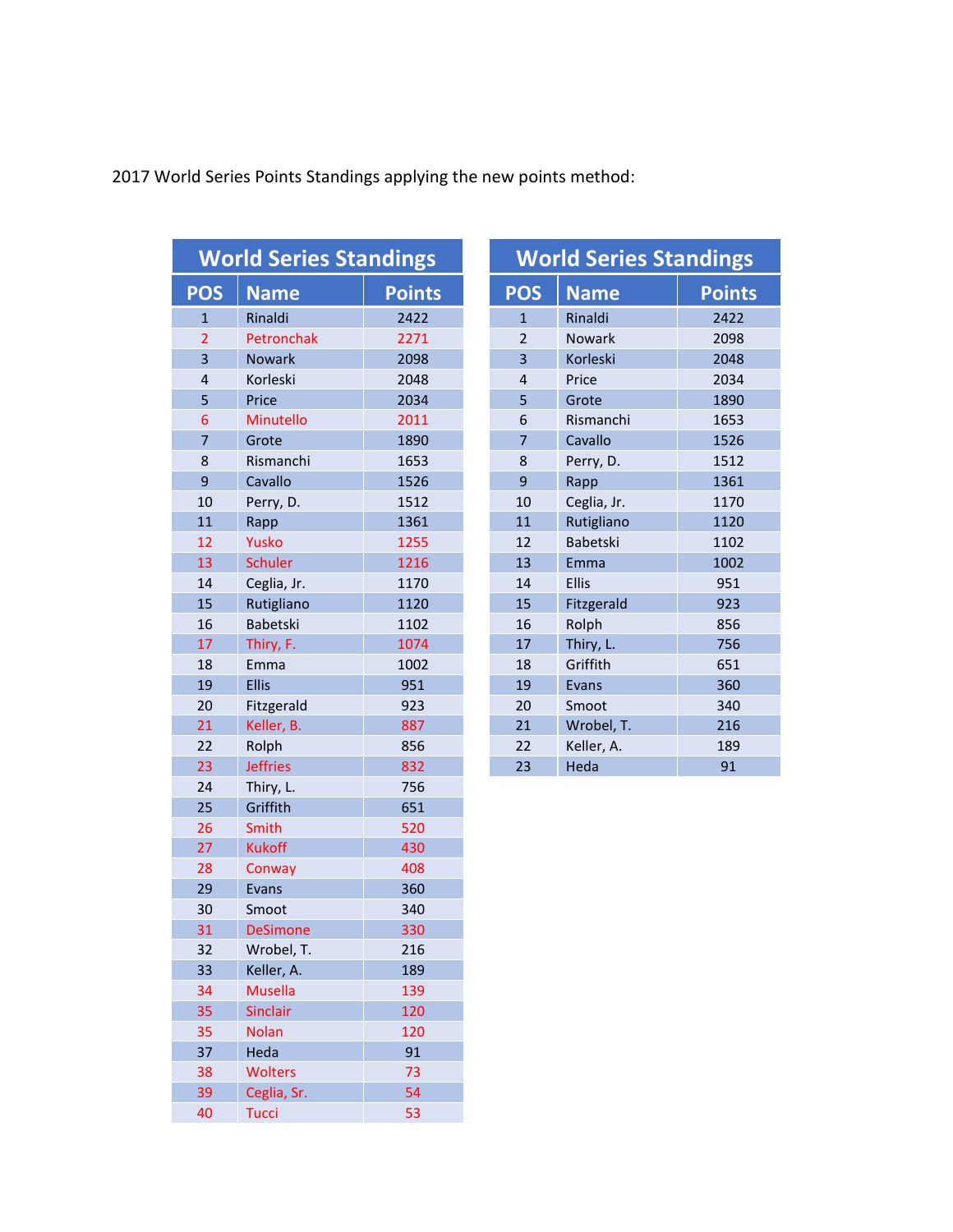The standings on the left is the points totals of all players for the entire 2017 World Series season. The standings on the right is the final standings after all players who either aren't eligible, opted out or won a World Series Days or the World Series Aggregate winner were removed.

In this method Jim Rinaldi would have replaced Mansour Rismanchi but Bob Nowark would have still remained in the World Series Championship.

### **Final Analysis**

This modification to the points system addresses many of the flaws. Most importantly the first place finishers of individual rounds as well as World Series Day or Aggregate winners will no longer have an immediate impact on weekly points awarded because now each week all golfers will receive points regardless of their status in the tournament. Additional this system does favor those players who participate more often in weekly rounds which should promote more participation in the league. But the current points system and the previous "Leg" method also favored those who played more often. The four World Series Days is still there for those golfers who don't participate as often but still want a chance to enter the World Series Championship.

As the league evolves things like the World Series Championship must evolve with it to stay fresh and relevant. My goal is to continue to make this the best and most interesting tournament it can be, and I believe I have done just that. Please consider this as a viable next step in the evolution of the World Series Championship.

**John V Rutigliano World Series Commissioner**